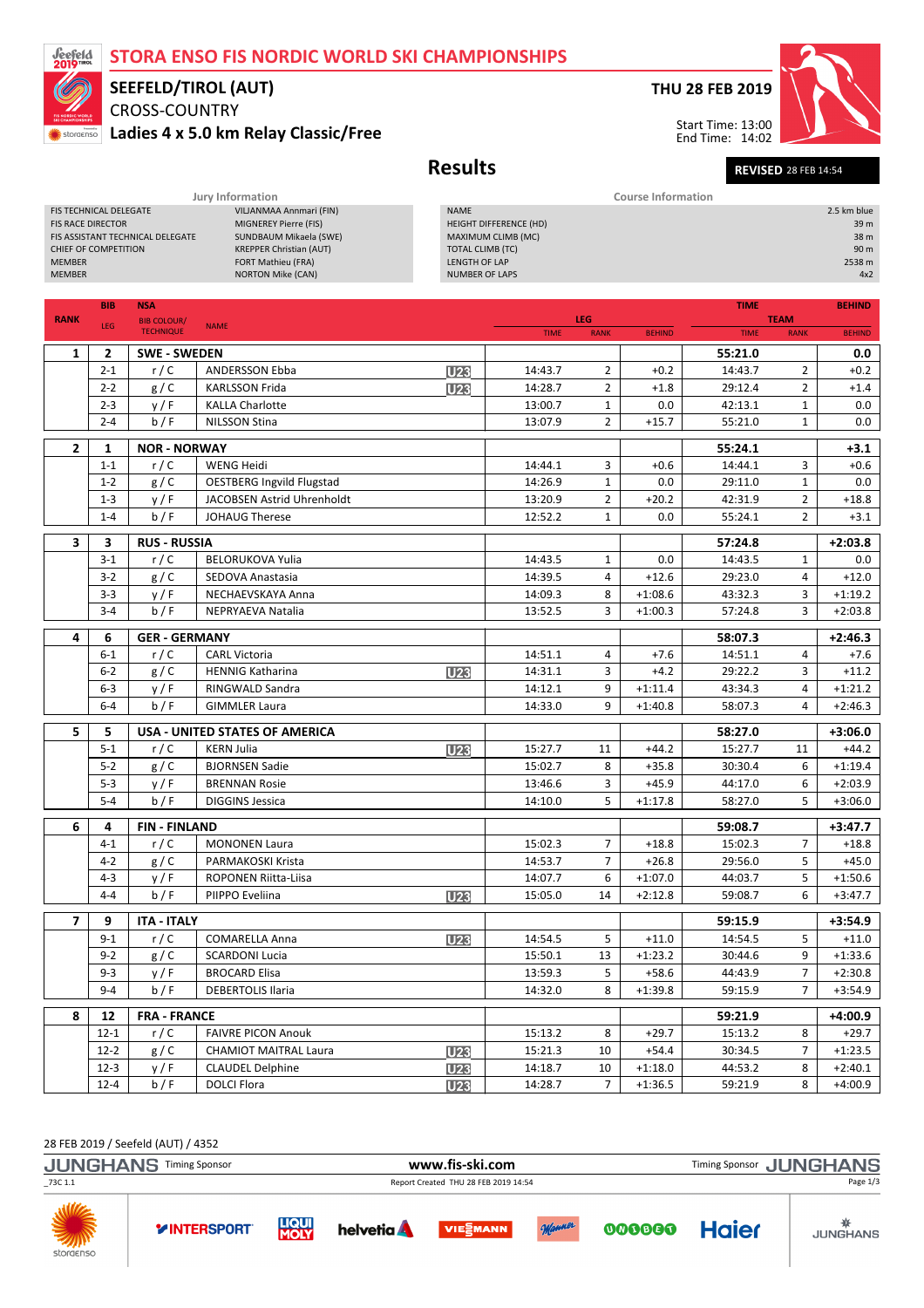## STORA ENSO FIS NORDIC WORLD SKI CHAMPIONSHIPS



## SEEFELD/TIROL (AUT)

CROSS-COUNTRY Ladies 4 x 5.0 km Relay Classic/Free

## THU 28 FEB 2019

Start Time: 13:00 End Time: 14:02



Results Revised 28 FEB 14:54

|             | <b>BIB</b>               | <b>NSA</b>                             |                                                  |                    |                    |                      | <b>TIME</b>          |                            | <b>BEHIND</b>        |
|-------------|--------------------------|----------------------------------------|--------------------------------------------------|--------------------|--------------------|----------------------|----------------------|----------------------------|----------------------|
| <b>RANK</b> | LEG                      | <b>BIB COLOUR/</b><br><b>TECHNIQUE</b> | <b>NAME</b>                                      | <b>TIME</b>        | LEG<br><b>RANK</b> | <b>BEHIND</b>        | <b>TIME</b>          | <b>TEAM</b><br><b>RANK</b> | <b>BEHIND</b>        |
|             |                          |                                        |                                                  |                    |                    |                      |                      |                            |                      |
| 9           | 8                        | <b>SLO - SLOVENIA</b>                  |                                                  |                    |                    |                      | 59:42.2              |                            | $+4:21.2$            |
|             | $8 - 1$                  | r/C                                    | VISNAR Katja                                     | 15:52.6            | 14<br>9            | $+1:09.1$<br>$+41.2$ | 15:52.6              | 14                         | $+1:09.1$            |
|             | $8 - 2$                  | g / C                                  | <b>LAMPIC Anamarija</b><br><b>CEBASEK Alenka</b> | 15:08.1            | $\overline{7}$     | $+1:07.4$            | 31:00.7              | 12<br>9                    | $+1:49.7$            |
|             | $8 - 3$<br>$8 - 4$       | y/F<br>b/F                             |                                                  | 14:08.1            | 10                 |                      | 45:08.8              | 9                          | $+2:55.7$            |
|             |                          |                                        | <b>UREVC Eva</b>                                 | 14:33.4            |                    | $+1:41.2$            | 59:42.2              |                            | $+4:21.2$            |
| 10          | $\overline{\phantom{a}}$ | <b>SUI - SWITZERLAND</b>               |                                                  |                    |                    |                      | 59:51.9              |                            | $+4:30.9$            |
|             | $7-1$                    | r/C                                    | VAN DER GRAAFF Laurien                           | 16:18.7            | 15                 | $+1:35.2$            | 16:18.7              | 15                         | $+1:35.2$            |
|             | $7 - 2$                  | g / C                                  | <b>FAEHNDRICH Nadine</b>                         | 14:47.6            | $=5$               | $+20.7$              | 31:06.3              | 13                         | $+1:55.3$            |
|             | $7 - 3$                  | y/F                                    | <b>HIERNICKEL Lydia</b><br>U <sub>23</sub>       | 14:46.8            | 12                 | $+1:46.1$            | 45:53.1              | 12                         | $+3:40.0$            |
|             | $7 - 4$                  | b / F                                  | <b>VON SIEBENTHAL Nathalie</b>                   | 13:58.8            | 4                  | $+1:06.6$            | 59:51.9              | 10                         | $+4:30.9$            |
| 11          | 11                       |                                        | <b>CZE - CZECH REPUBLIC</b>                      |                    |                    |                      | 1:00:14.0            |                            | $+4:53.0$            |
|             | $11 - 1$                 | r/C                                    | RAZYMOVA Katerina                                | 15:20.5            | 10                 | $+37.0$              | 15:20.5              | 10                         | $+37.0$              |
|             | $11-2$                   | g / C                                  | <b>HYNCICOVA Petra</b>                           | 15:36.5            | 12                 | $+1:09.6$            | 30:57.0              | 10                         | $+1:46.0$            |
|             | $11-3$                   | y/F                                    | NOVAKOVA Petra                                   | 14:28.9            | 11                 | $+1:28.2$            | 45:25.9              | 10                         | $+3:12.8$            |
|             | $11 - 4$                 | b/F                                    | SCHUETZOVA Sandra                                | 14:48.1            | 11                 | $+1:55.9$            | 1:00:14.0            | 11                         | $+4:53.0$            |
|             |                          |                                        |                                                  |                    |                    |                      |                      |                            |                      |
| 12          | 13                       | <b>CAN - CANADA</b>                    |                                                  |                    |                    |                      | 1:00:23.7            |                            | $+5:02.7$            |
|             | $13-1$<br>$13-2$         | r/C<br>g / C                           | <b>STEWART-JONES Katherine</b>                   | 15:16.8<br>15:26.3 | 9<br>11            | $+33.3$<br>$+59.4$   | 15:16.8<br>30:43.1   | 9<br>8                     | $+33.3$<br>$+1:32.1$ |
|             | $13-3$                   | y/F                                    | NISHIKAWA Emily<br><b>BROWNE Cendrine</b>        | 15:15.0            | 14                 | $+2:14.3$            | 45:58.1              | 14                         | $+3:45.0$            |
|             | $13 - 4$                 | b/F                                    | <b>BEATTY Dahria</b>                             | 14:25.6            | 6                  | $+1:33.4$            | 1:00:23.7            | 12                         | $+5:02.7$            |
|             |                          |                                        |                                                  |                    |                    |                      |                      |                            |                      |
| 13          | 10                       | <b>POL - POLAND</b>                    |                                                  |                    |                    |                      | 1:00:25.7            |                            | $+5:04.7$            |
|             | $10-1$                   | r/C                                    | <b>SKINDER Monika</b><br>U <sub>23</sub>         | 16:47.7            | 16                 | $+2:04.2$            | 16:47.7              | 16                         | $+2:04.2$            |
|             | $10-2$                   | g / C                                  | KOWALCZYK Justyna                                | 14:47.6            | $=5$               | $+20.7$              | 31:35.3              | 14                         | $+2:24.3$            |
|             | $10-3$                   | y/F                                    | MARCISZ Izabela<br>U <sub>23</sub>               | 13:54.5            | 4                  | $+53.8$              | 45:29.8              | 11                         | $+3:16.7$            |
|             | $10 - 4$                 | b / F                                  | LETOCHA Urszula                                  | 14:55.9            | 13                 | $+2:03.7$            | 1:00:25.7            | 13                         | $+5:04.7$            |
| 14          | 14                       | <b>JPN - JAPAN</b>                     |                                                  |                    |                    |                      | 1:01:24.0            |                            | $+6:03.0$            |
|             | $14-1$                   | r/C                                    | <b>ISHIDA Masako</b>                             | 14:54.9            | 6                  | $+11.4$              | 14:54.9              | 6                          | $+11.4$              |
|             | $14-2$                   | g / C                                  | TAKIZAWA Kozue                                   | 16:02.7            | 14                 | $+1:35.8$            | 30:57.6              | 11                         | $+1:46.6$            |
|             | $14-3$                   | y/F                                    | <b>KODAMA Miki</b><br><b>U23</b>                 | 15:00.2            | 13                 | $+1:59.5$            | 45:57.8              | 13                         | $+3:44.7$            |
|             | $14 - 4$                 | b / F                                  | <b>ISHIGAKI Sumiko</b>                           | 15:26.2            | 15                 | $+2:34.0$            | 1:01:24.0            | 14                         | $+6:03.0$            |
|             |                          | <b>KAZ - KAZAKHSTAN</b>                |                                                  |                    |                    |                      |                      |                            |                      |
| 15          | 15<br>$15 - 1$           | r/C                                    | SHEVCHENKO Anna                                  | 15:43.1            | 12                 | $+59.6$              | 1:02:12.4<br>15:43.1 | 12                         | $+6:51.4$<br>$+59.6$ |
|             | $15 - 2$                 | g / C                                  | <b>BYKOVA Irina</b>                              | 16:10.7            | 15                 | $+1:43.8$            | 31:53.8              | 15                         | $+2:42.8$            |
|             | $15-3$                   | y/F                                    | <b>MATROSSOVA Marina</b>                         | 15:29.5            | 15                 | $+2:28.8$            | 47:23.3              | 15                         | $+5:10.2$            |
|             | $15 - 4$                 | b/F                                    | TYULENEVA Valeriya<br>U23                        | 14:49.1            | 12                 | $+1:56.9$            | 1:02:12.4            | 15                         | $+6:51.4$            |
|             |                          |                                        |                                                  |                    |                    |                      |                      |                            |                      |
| 16          | 17                       |                                        | CHN - PEOPLES REPUBLIC OF CHINA                  |                    |                    |                      | <b>LAP</b>           |                            |                      |
|             | $17-1$                   | r/C                                    | CHI Chunxue<br>U <sub>23</sub>                   | 15:46.0            | 13                 | $+1:02.5$            | 15:46.0              | 13                         | $+1:02.5$            |
|             | $17-2$                   | g/C                                    | MA Qinghua                                       | 17:04.5            | 17                 | $+2:37.6$            | 32:50.5              | 16                         | $+3:39.5$            |
|             | $17-3$                   | y/F                                    | <b>MENG Honglian</b><br>U <sub>23</sub>          | 26:46.9            | 16                 | $+13:46.2$           | 59:37.4              | 16                         | $+17:24.3$           |
|             | $17 - 4$                 | b/F                                    | LI Xin                                           |                    |                    |                      | LAP                  | 16                         |                      |
| 17          | 16                       | <b>UKR - UKRAINE</b>                   |                                                  |                    |                    |                      | <b>LAP</b>           |                            |                      |
|             | $16-1$                   | r/C                                    | <b>KROL Yuliia</b><br>U <sub>23</sub>            | 16:53.8            | 17                 | $+2:10.3$            | 16:53.8              | 17                         | $+2:10.3$            |
|             | $16 - 2$                 | g / C                                  | ANTYPENKO Tetiana                                | 16:34.8            | 16                 | $+2:07.9$            | 33:28.6              | 17                         | $+4:17.6$            |
|             | $16 - 3$                 | y/F                                    | KAMINSKA Valentyna                               |                    |                    |                      | LAP                  | 17                         |                      |
|             | $16 - 4$                 | b/F                                    | OLEKH Viktoriya                                  |                    |                    |                      |                      |                            |                      |

28 FEB 2019 / Seefeld (AUT) / 4352